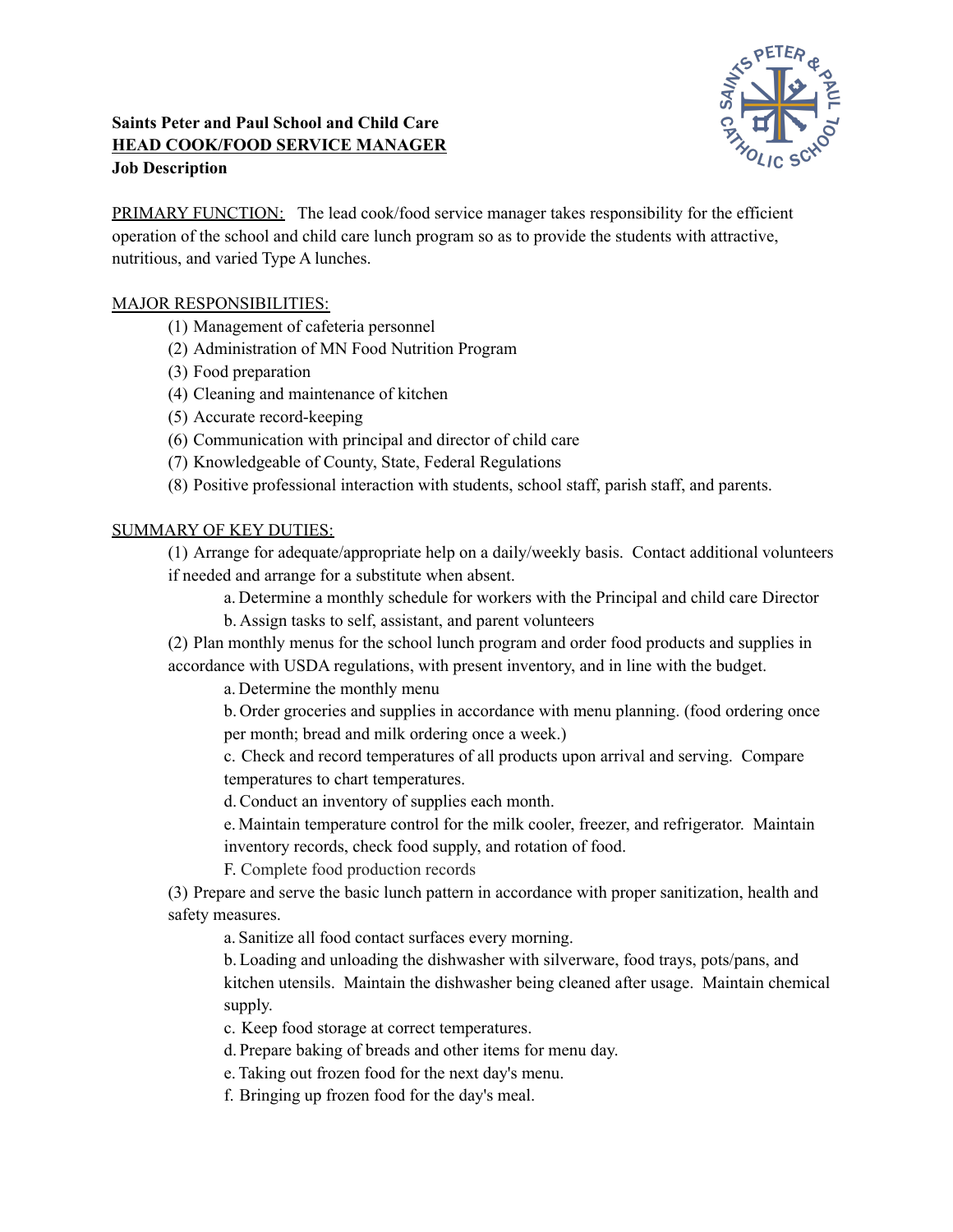(4) Maintain a clean and orderly work environment.

a. Keep food storage clean and in order.

b. Do laundry weekly (aprons, dishrags, towels, pot holders).

c. Wipe sinks clean daily.

d. Sweep floor spills immediately.

e. Set a schedule for custodial cleaning.

f. Keep the refrigerator clean and orderly.

g. Keep the stovetop, ovens, and dishwasher cleaned.

(5) Maintain accurate financial records and bookkeeping for the School and Child Care Nutrition Program.

a. Keep accurate records of lunch count and attendance on a daily and monthly basis.

b. Record daily menu production sheet.

c.Complete all pertinent forms for the State Department: lunch program agreement, free and reduced lunch forms, monthly payment voucher, verification of free/reduced lunches, financial report.

d.Run report on computer and sync with server daily count.

e. Check and verify bills for payment; processed by Business Manager.

F. Be knowledgeable about the MN Food and Nutrition Department programs in order to create applications and claims throughout the year using their clics format.

(6) Communication:

a. Meets with the Principal and child care Director at least monthly to review the program.

b. Keeps the principal and child care Director informed of all aspects needed for efficient operation of the school lunch program.

c. Keeps all lunchroom personnel informed of needs pertaining to their areas of responsibility.

d. Keeps the custodian informed of maintenance or custodial needs.

(7) Be knowledgeable of, and in accordance with, all State and Federal regulations regarding the (NSLP) National School Lunch Program, School Nutrition Program, and the Commodity School Program.

(8) Interaction with students and staff: responds when possible to requests from classrooms, interacts with students and staff in a patient, cordial manner.

## ORGANIZATIONAL RELATIONSHIPS:

(1) Accountable to principal

(2) Relates role to school goals and mission

(3) Works with Saints Peter and Paul Church to facilitate use of kitchen space and equipment.

#### PERFORMANCE STANDARDS:

(1) Arrange for adequate/appropriate help on a daily/weekly basis.

(2) Administration of the program provides a quality, cost effective lunch program.

(3) Food preparation, meal planning, food clean-up tasks provide a successful Type A lunch

(4) Maintain a clean and orderly work environment.

(5) Maintain accurate financial records and bookkeeping for the hot lunch program.